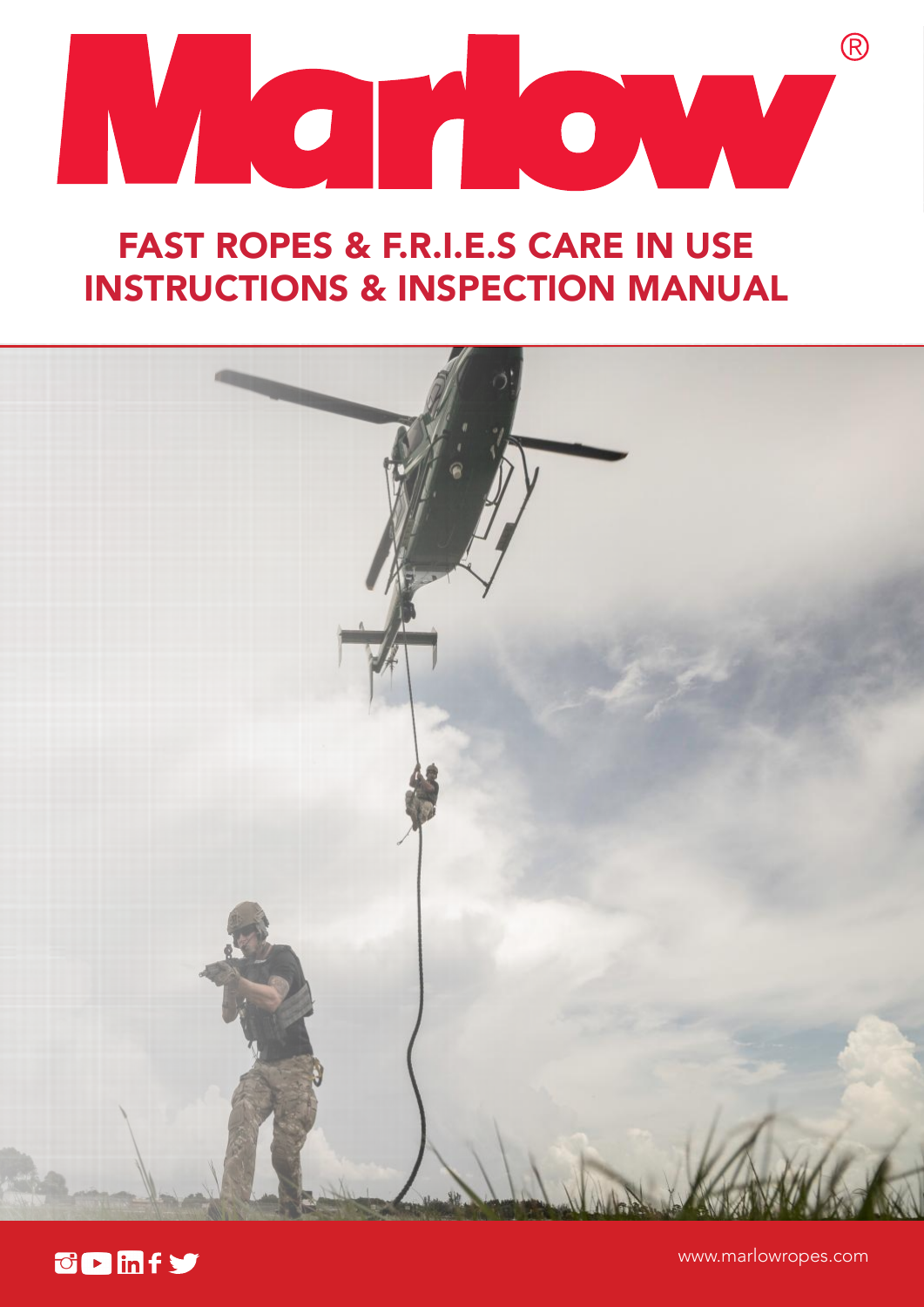# SERVICING AND STORING YOUR ROPE

This document details pre and post use inspection, routine maintenance and repair.

# PRODUCT DESCRIPTION

Marlow Ropes have designed and developed the original multi use product for rapid depolyment and retrieval, reducing the risk to helicopters and personnel.

Each Marlow F.R.I.E.S can carry 6 fully equipped personnel with its loop and lanyard system and can also be used as a regular Fast Rope. F.R.I.E.S are available with the same termination options as the standard Fast Ropes.

| Fast Rope Insertion and Extraction System |                                                  |
|-------------------------------------------|--------------------------------------------------|
| Material                                  | Staple spun nylon olive drab                     |
| <b>Base Yarn Size</b>                     | 6500 Denier                                      |
| <b>Base Yarn Twist</b>                    | 140 +/- 14 twists per metre                      |
| Yarns Per Strand                          | 12                                               |
| <b>Rope Construction</b>                  | 4 pairs of strands formed<br>into 8 strand plait |
| <b>Rope Diameter</b>                      | 32mm (nominal)                                   |
| Minimum Break Load                        | 4,800 kgs                                        |
| Average Break Load                        | 7,380 kgs                                        |
| Weight                                    | 580g / m when measured at<br>zero tension        |
| Shelf Life                                | 10 years                                         |
| Service Life                              | 4 years $*$                                      |
| Maximum life from date of<br>manufacture  | 10 years                                         |

40mm F.R.I.E.S technical

32mm F.R.I.E.S technical

data chart

data chart

| Fast Rope Insertion and Extraction System |                                                  |
|-------------------------------------------|--------------------------------------------------|
| Material                                  | Staple spun nylon olive drab                     |
| <b>Base Yarn Size</b>                     | 6500 Denier                                      |
| <b>Base Yarn Twist</b>                    | $140 +/- 14$ twists per metre                    |
| Yarns Per Strand                          | 19                                               |
| <b>Rope Construction</b>                  | 4 pairs of strands formed<br>into 8 strand plait |
| <b>Rope Diameter</b>                      | 40mm (nominal)                                   |
| Minimum Break Load                        | 7,600 kgs                                        |
| Average Break Load                        | 11,000 kgs                                       |
| Weight                                    | 940g / m when measured at                        |
|                                           | zero tension                                     |
| Shelf Life                                | 10 years                                         |
| Service Life                              | 4 years $*$                                      |
| Maximum life from date of<br>manufacture  | 10 years                                         |

Please note: Life of the F.R.I.E.S will be dependent on the usage history and frequency.

### SHELF LIFE

The maximum shelf life from date of manufacture is 10 years. The rope should be stored before first use in the original sealed packaging. If the rope is removed from its original packaging this date should be logged as the beginning of its service life.

After 10 years the rope should be removed from service and destroyed beyond use or repair irrelevant of the appearance.

### SERVICE LIFE \*

Once in service, the life of Fast Ropes and the F.R.I.E.S will be dependent on the usage history and continuing satisfactory inspections. The maximum life is 10 years, however wear or damage can render the rope unserviceable before this time. If the rope fails an inspection for any reason given in this document the rope should be retired immediately.

# STORAGE

Fast ropes and F.R.I.E.S should be ideally stored in a dry room, out of direct sunlight and not at extreme temperatures.

- Ropes should be stored in a clean place free from dust and other foreign matter that could result in ingress of small particles which can cause inter yarn abrasion leading to strength reduction.
- Ropes should be stored away from direct sunlight. Continued exposure to Ultra-Violet light will cause a reduction of strength in Nylon over an extended period.
- High levels of humidity will have 2 negative effects. 1. A strength reduction of up to 15%. 2. The rope can shrink which reduces its flexibility making it difficult to use in operation.
- To ensure the rope isn't affected by extreme temperature the rope should be stored in ambient temperatures between -10°C and  $+30^{\circ}$ C.

### TEMPORARY STORAGE

Temporary storage on board helicopters and other transport is often less than ideal. The storage on board helicopters should mimic normal storage as close as possible.

The time spent stored in helicopters should be kept to a minimum. Any adverse effects caused by improper storage will decrease the service life of the rope.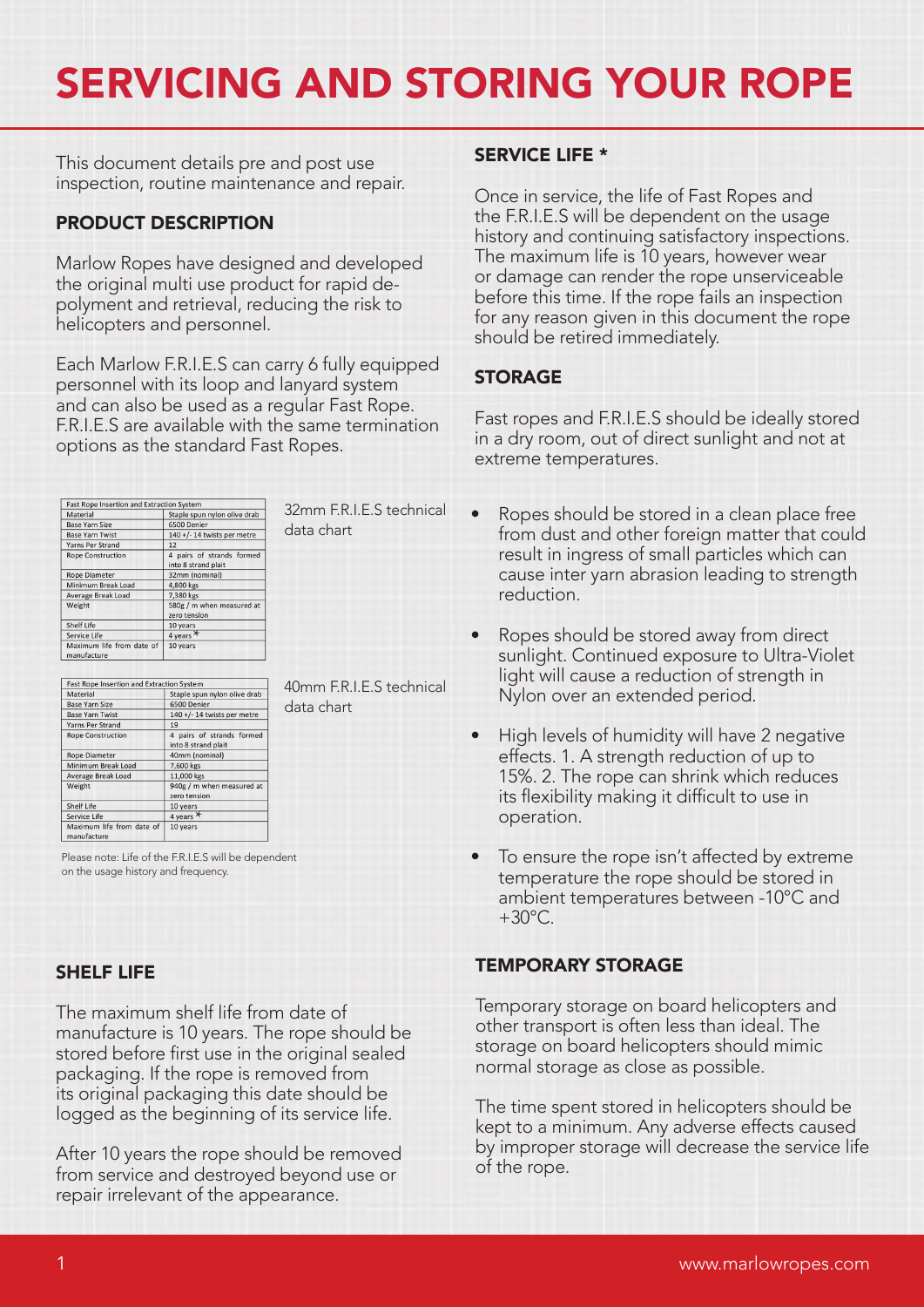# BEFORE AND AFTER USE

## PRE USE

Before first use:

- The rope should have an initial inspection.
- The rope details, inspection dates, issues, maintenance, service life and expiry should be logged.
- The service life should be placed on the rope where possible for quick reference.

# BEFORE EVERY USE

- Check that the Fast Ropes or F.R.I.E.S has not exceeded its service life. If the service life has expired the rope should be removed from service. Ropes should be inspected after each use for dirt or other foreign materials.
- Examine the rope to ensure the rope remains flexible. The plaits in the rope should deform with tension and return to the original straight when relaxed.
- Check the entire length of the rope in sections for excessive marks of abrasion and cuts from foreign objects. Visually examine all strands to ensure no strand loops have developed.
- Check for dirt, oil and chemicals on the outside of the rope. Clean where necessary.

# POST USE

- Cleaning the Fast Rope/F.R.I.E.S should be kept to a minimum and only performed when necessary (methods should correspond with the material to be cleaned.)
- Dust and dirt can be removed with a soft brush. Oil and grease can often be spot cleaned with warm water and a detergent.
- If the rope has come into contact with salt water the rope must be rinsed thoroughly by hand in large quantities of fresh water within 24 hours.
- Ropes that are wet or damp must be air dried thoroughly before storage. This should be done by either hanging the rope from the attachment point or draping the rope above the floor over objects.
- Examine the rope to ensure the rope remains flexible. The plaits in the rope should deform with tension and return to the original straight when relaxed.
- Check the entire length of the rope in sections for excessive marks of abrasion and cuts from foreign objects.
- Visually examine all strands to ensure no strand loops have developed. Check for dirt, oil and chemicals on the outside of the rope. Clean where necessary.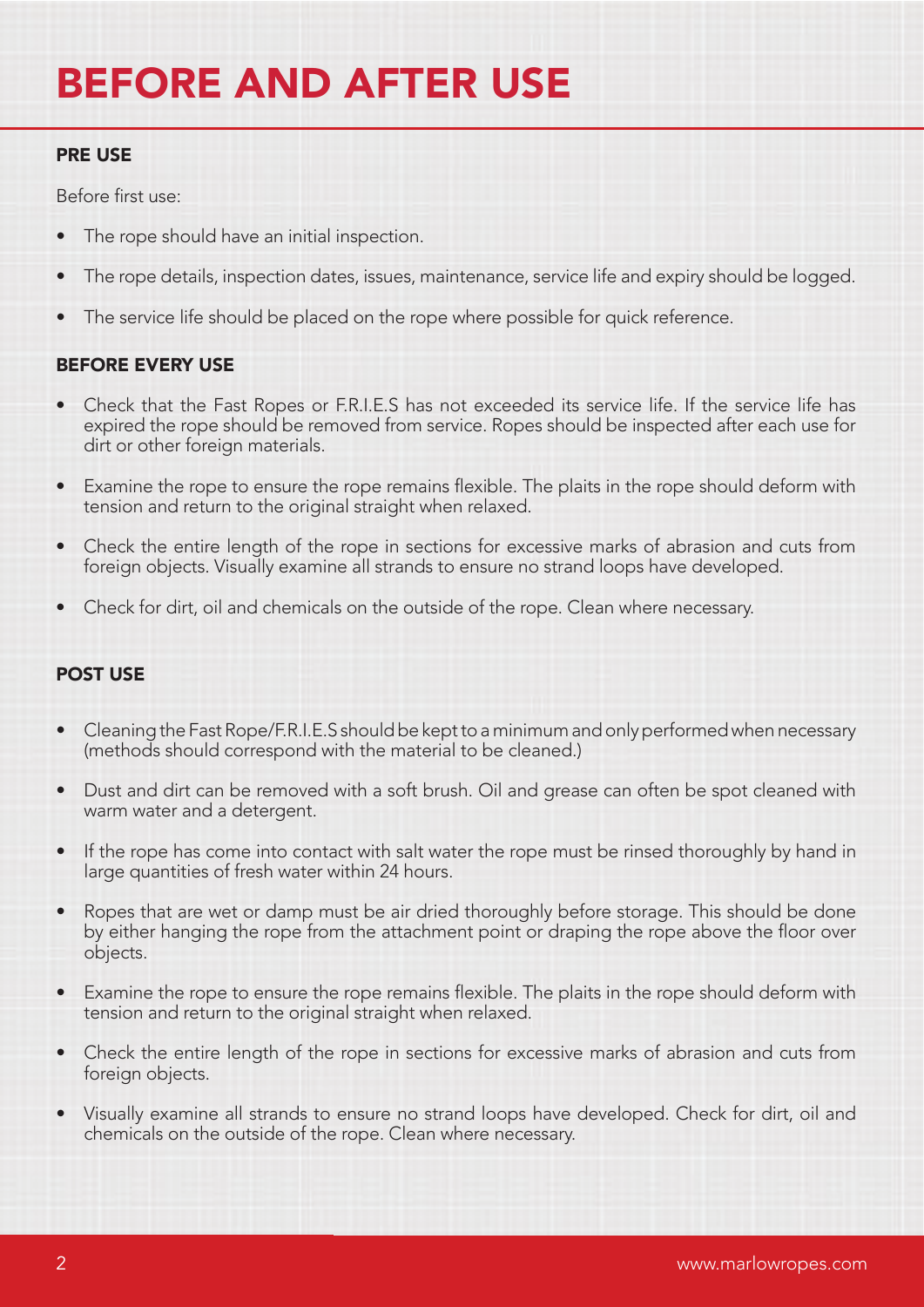# DIRT, OIL AND CHEMICALS



### Picture 1: Muddy rope should be cleaned

Issue: Dirt, oil or chemical marks. These should be removed by washing fresh water and light detergent.

#### HOOKED YARNS



### Picture 2: Hooked yarn under 25mm

- Issue: Hooked yarn (loop) under 25mm in length
- Repair: Using a small blunt nose fid all loops should be worked back into the rope. Sharp noised instruments shouldn't be used as they will cause further damage. Rope should be rechecked to ensure there is no further distortion from the pulled yarn.
- Issue: Hooked yarn (loop) under 25mm in length
- Repair: Cut the loop and work the ends back into the strand using a small blunt nose fid. Sharp noised instruments shouldn't be used as they will cause further damage. Rope should be rechecked to ensure no further distortion from the pulled yarn. Up to and including 10 loops per rope may be repaired in this way.

### END WHIPPING DAMAGED OR MISSING



#### Picture 3: End whipping damaged and must be replaced

- Issue: End of the rope is heat sealed but whipping is damaged or missing.
- Repair: Re-whip the end of the rope using 3mm Marlow 8 Plait Standard Black to a length of 150mm. Ensure the rope end is still heat sealed and not cracked.

# FLUFFING AND GLAZED SECTIONS



### Picture 4: Normal wear from descents

Issue: Outer surface of the rope fibres become frayed. This causes a fluffed 'fuzzy' surface on the rope. This is quite normal and the condition should stabilise.

> Glazing causes the outer surface of the rope to become smooth. This is caused by excessive heat build-up and melting of the outer fibres. This should not affect more than 100mm and should only be 0.5mm thick.

Repair: There is no repair and sections should not be more than 1 x 100mm section within a 5m section of the rope.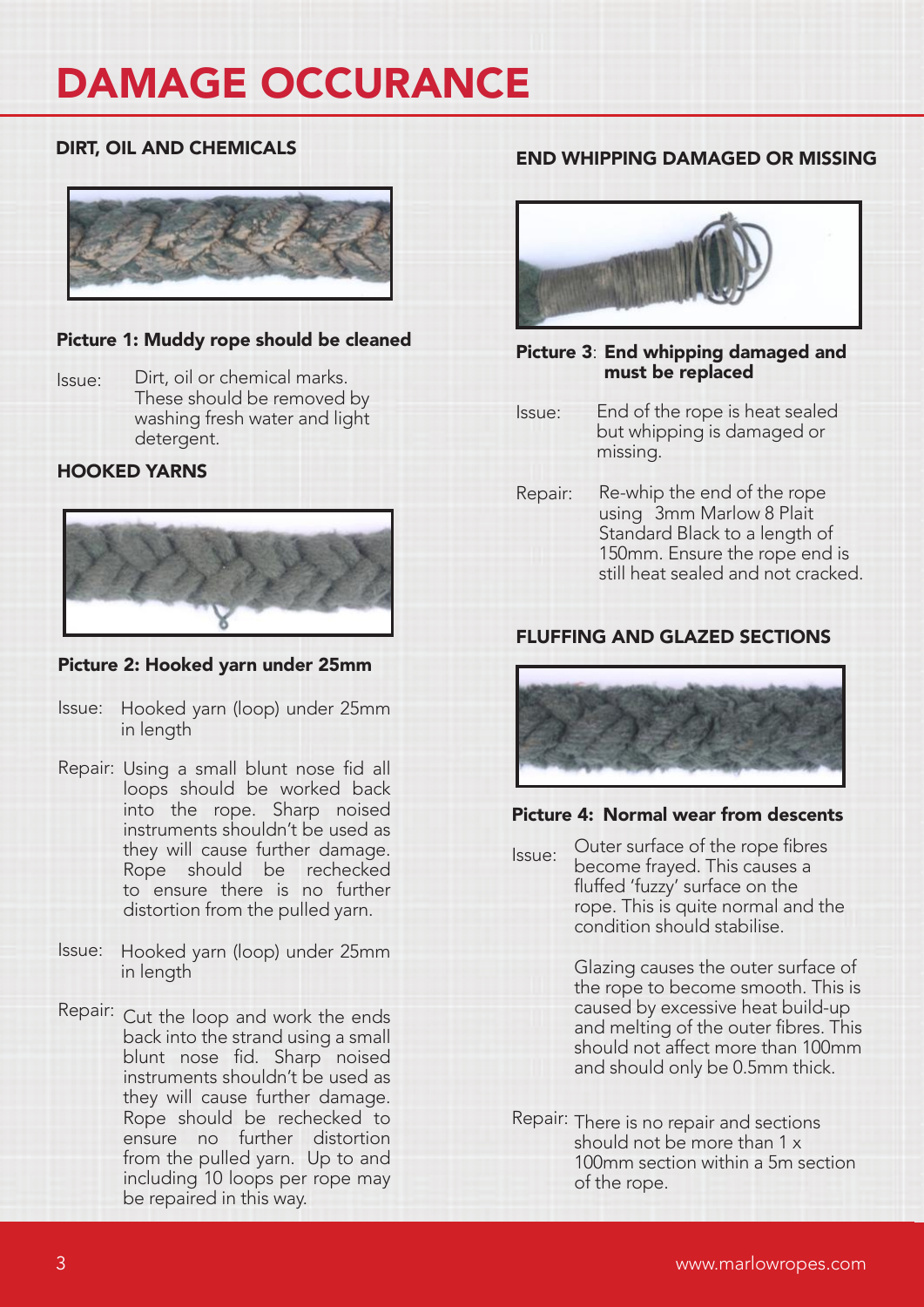If any of the issues detailed in this section have occurred, ropes should be removed from service and destroyed beyond repair.

- Manufacturer sticker or log book missing.
- More than 10 hooked yarns over 25mm height.
- Dirt, oil or chemicals which cannot be washed off.

#### MAJOR DAMAGE **Picture 5: Excessive wear on the rope and** should be withdrawn from service

- Cut sections of yarn.
- Rope diameter decrease and does not recoil after loading.
- Heat sealed end cracked missing.
- Glazing over sections of more than 100mm



# DLT (DYNALITE) TERMINATION

This rope termination is constructed from two independent loops of high strength HMPE cord. This means that there is sufficient redundancy in the termination and that it will hold the working load of the rope even with a full braid severed.



# Picture 6: Cut strand on DLT termination

Any more than one strand of the HMPE braid cut completely through will require the rope be retired or re-terminated.



# Picture 7: Surface abrasion of DLT termination

Abrasion that results in a complete strand being severed will require the rope to be retired or re-terminated.



Picture 8: Cut strand in eye protection

The load bearing loop in the end of the rope is protected by a polyester textile wrap. If this is damaged so that the contrasting colour HMPE is visible this should be repaired or the termination retired.

Repairs can be done by removing the damaged braid and re-applying this should only be done by a trained personnel.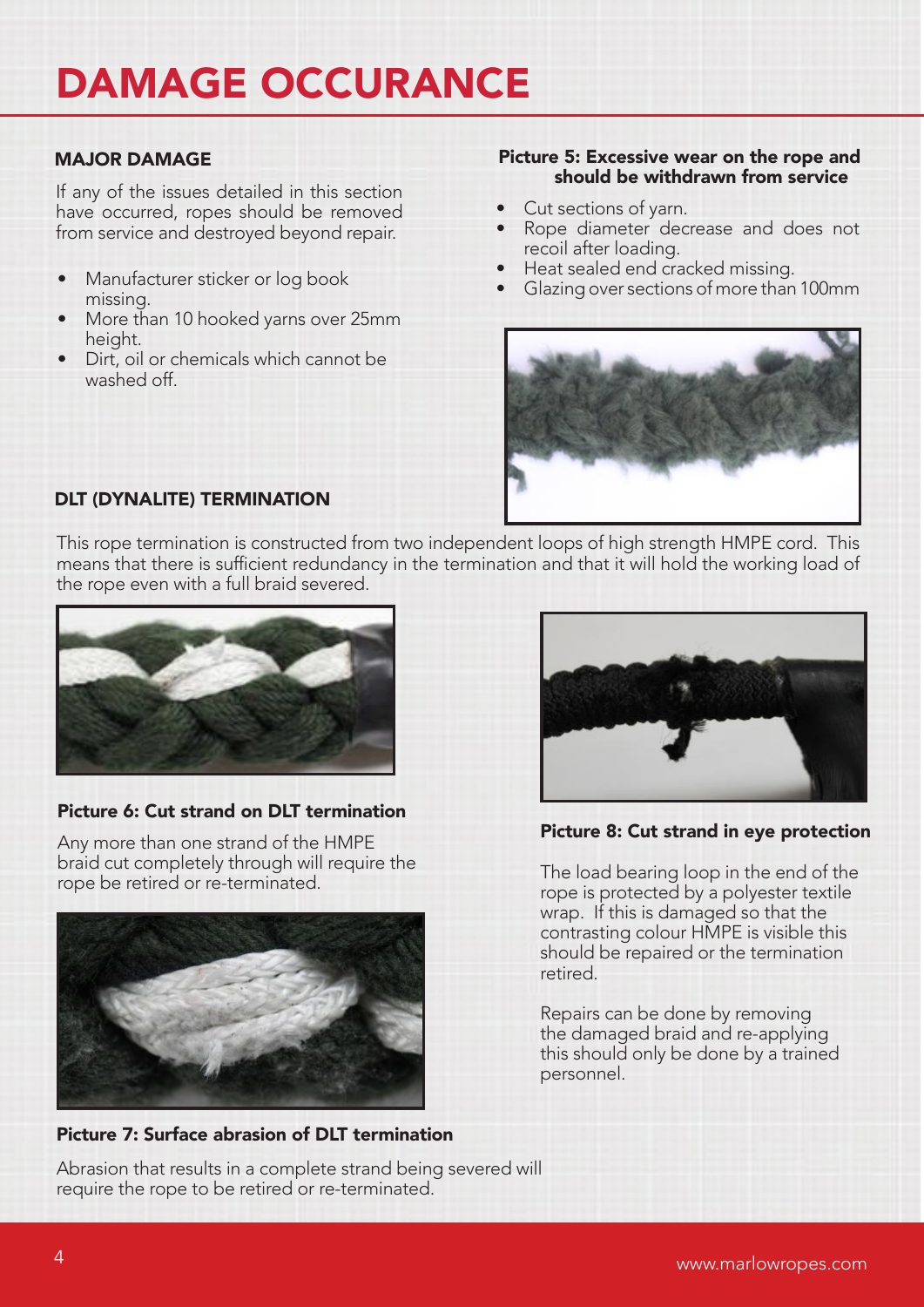### HEAVY WEIGHT FAST ROPE / F.R.I.E.S



Certain Helicopter types may require additional weight in the rope for correct deployment. The heavy weight fast rope meets this requirement through the addition of a string of beaded lead contained within the strands of the rope. This string is contained within a braid that forms the core of the strand.

In addition to the normal inspection criteria there is the possibility of this lead becoming visible at the surface of the rope.

This can be repaired by either manipulating the lead back into the strand or in the case of a loop, cutting the white polyester string at the point where it exits the inner braid.

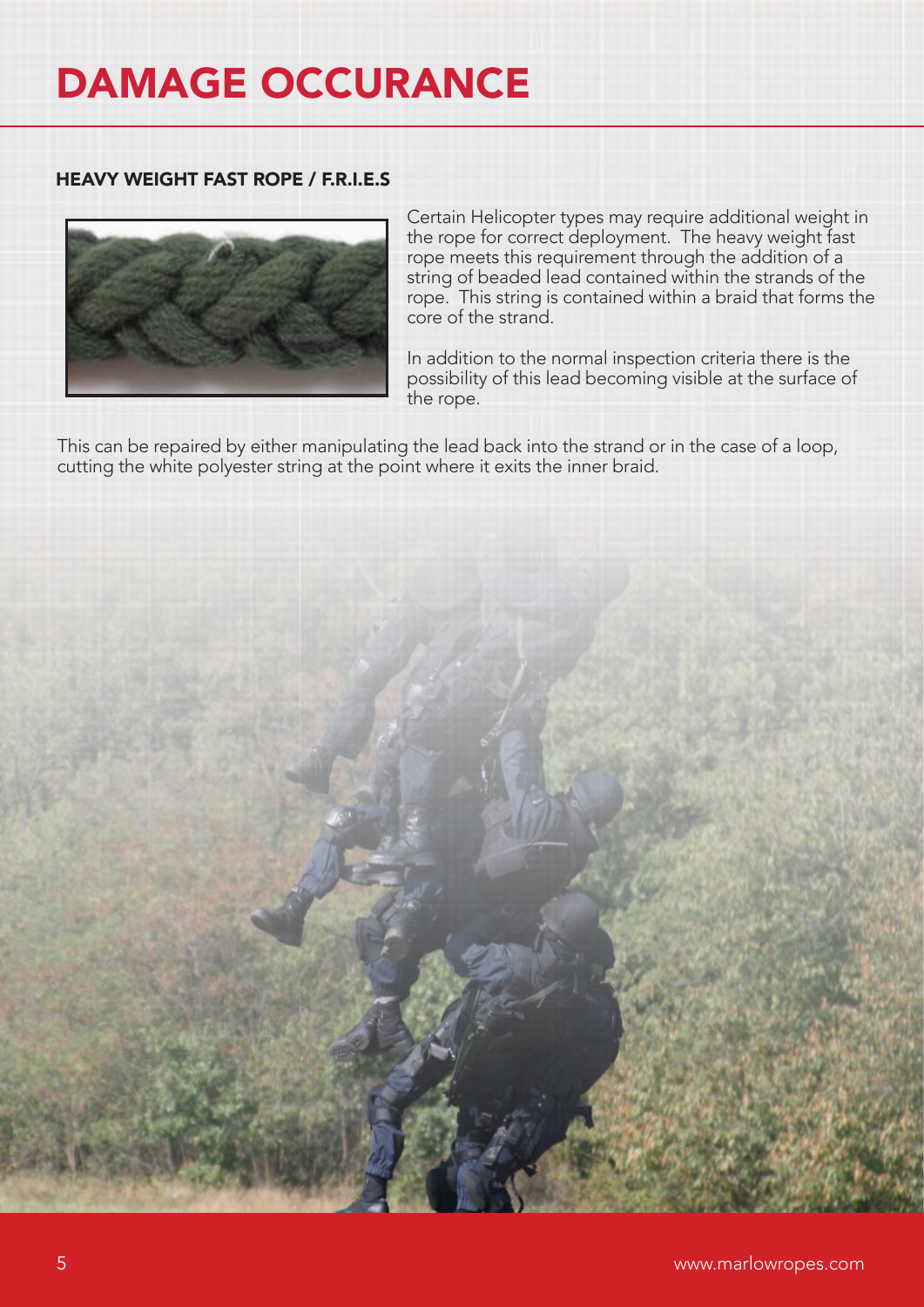# F.R.I.E.S ROPE

The F.R.I.E.S rope has additional loops spliced in at the lower end of the Fast Rope for extracting personnel and equipment. These loops are made from 8 strand nylon (polymide) and have an abrasion resistant PU impregnation.

The minimum strength of these loops is 1.5 tonnes (metric).



Picture 10: FRIES extraction loop pair.



Picture 11: Normal surface abrasion on extraction loop.



Picture 12: Severe wear of extraction loop.

If the extraction loops become worn such that the strands of the rope are not easily distinguished as shown in picture 12 then the loop must be retired and cut from the main rope to prevent use.



Picture 13: Cut strand in FRIES loop

If one or more strands of the extraction loop are cut then the loop must be retired and cut from the main rope to prevent use.